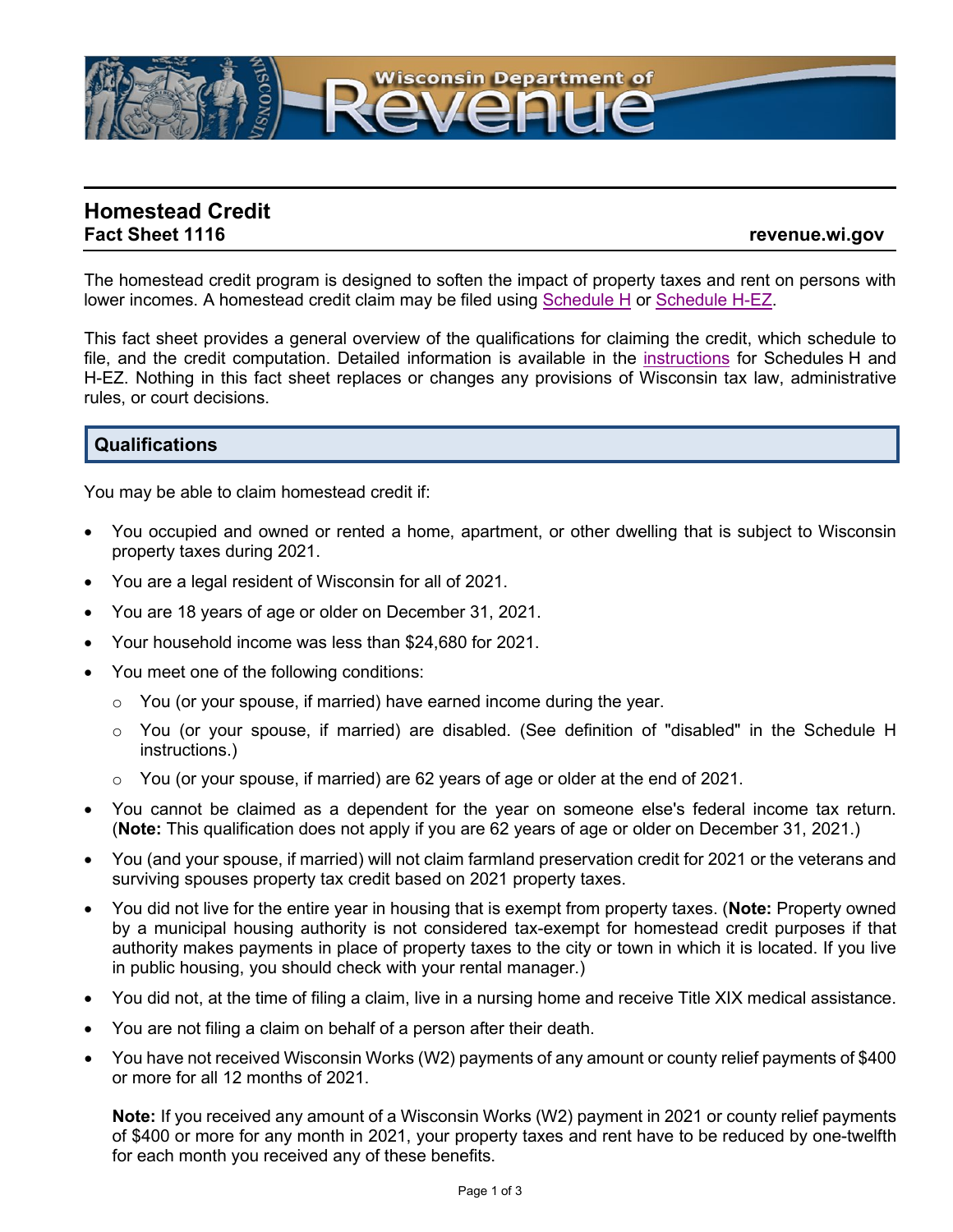## **Which Schedule to File**

You may be able to file Schedule H-EZ if:

- You (and your spouse, if married) have taxable and nontaxable income only from wages, interest and dividends, unemployment compensation, pensions and annuities (including social security benefits), alimony and child support, cash public assistance, and gambling winnings.
- You (and your spouse, if married) did not repay any amount during 2021 that was included as nontaxable household income on a prior year's homestead credit claim.
- You did not become married or divorced during 2021.
- Your home was used only for personal purposes while you lived there during 2021 (for example, no rental or business use).
- Your home was located on one acre of land or less.
- You did not sell your home during 2021.
- Your spouse (if you are married) was a legal resident of Wisconsin for all of 2021 and you resided with your spouse all year.
- If you are married, you and your spouse did not maintain separate homes during 2021 (including one spouse in a nursing home).

All other claims for homestead credit must be filed using Schedule H.

## **Credit Computation**

The credit is based on the relationship of household income to the amount of property taxes and rent. The maximum credit allowed is \$1,168.

Household income includes all taxable and certain nontaxable income, less a deduction of \$500 for each qualifying dependent. If household income is \$24,680 or more, no credit is available.

Property taxes are those levied for 2021, regardless of when they are paid. Rent includes only those amounts actually paid during 2021.

### **Additional Information or Comments**

- Visit the department's [website](https://www.revenue.wi.gov/Pages/home.aspx) for electronic versions of all Wisconsin tax forms and publications
- Email your questions or comments to [DORHomesteadCredit@wisconsin.gov](https://www.revenue.wi.gov/Pages/ContactUs/dorhelp.aspx?subject=dorhomesteadcredit)
- Contact our Customer Service Bureau at (608) 266-2486
- More information is also available on our website under [Common Questions](https://www.revenue.wi.gov/Pages/faqs/home-i.aspx)